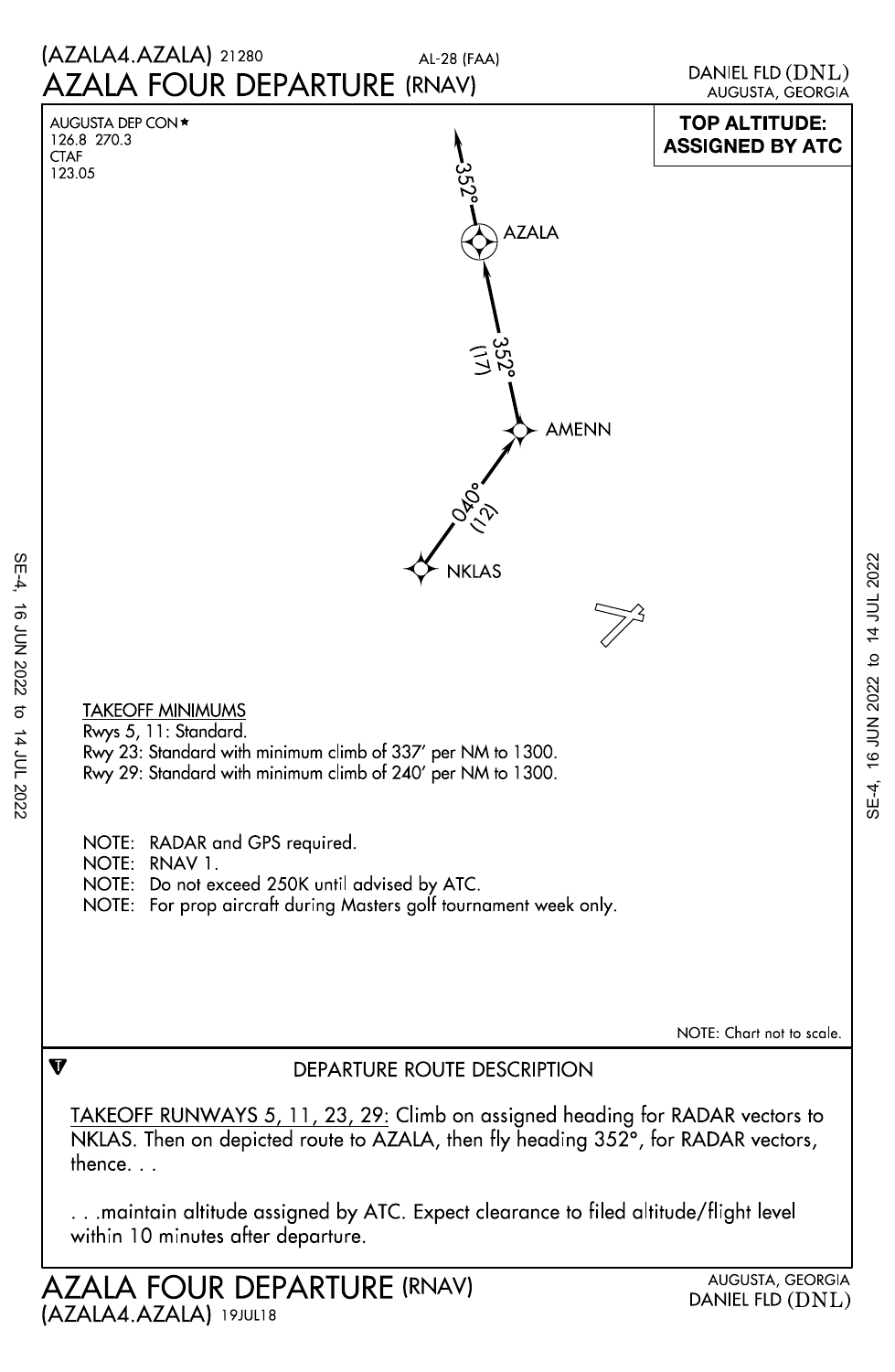

SE-4, 16 JUN 2022 to 14 JUL 2022

16 JUN 2022 to 14 JUL 2022

 $SE-4$ 

SE-4, 16 JUN 2022 to 14 JUL 2022 SE-4, 16 JUN 2022 to 14 JUL 2022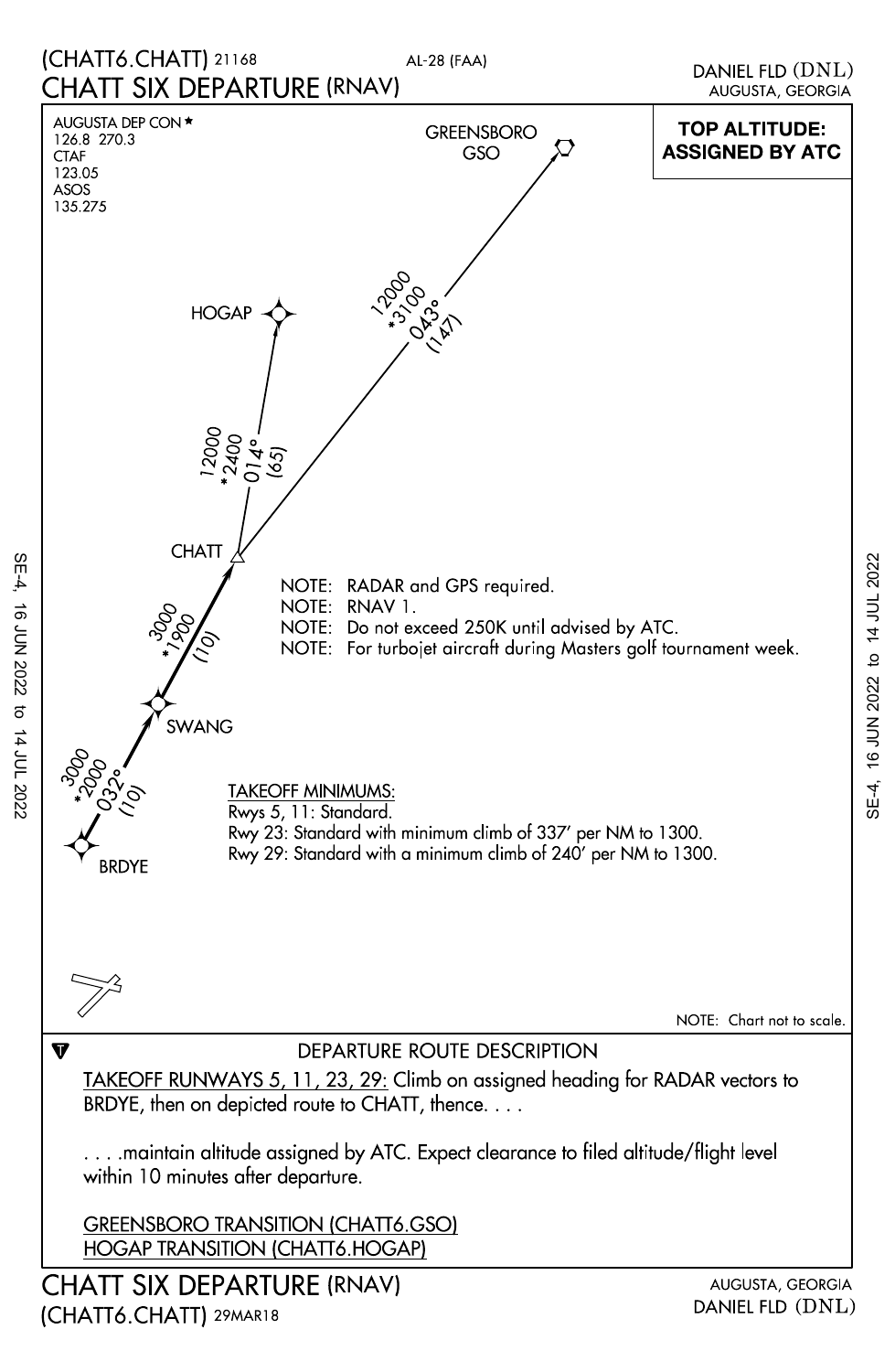



### Rwys 5, 11: Standard. TAKEOFF MINIMUMS

Rwy 23: Standard with minimum climb of 337' per NM to 1300.

Rwy 29: Standard with minimum climb of 240' per NM to 1300.

- NOTE: RADAR and GPS required.
- NOTE: RNAV 1.

 $\overline{\mathbf{v}}$ 

- NOTE: Do not exceed 250K until advised by ATC.
- NOTE: For turbojet aircraft only.
- NOTE: For use during Masters golf tournament week only.

NOTE: Chart not to scale.

## DEPARTURE ROUTE DESCRIPTION

Thence. . . PMPAS. Then on depicted route to HADOC, then fly heading 235°, for RADAR vectors. TAKEOFF RUNWAYS 5, 11, 23, 29: Climb on assigned heading for RADAR vectors to

10 minutes after departure. . . .maintain altitude assigned by ATC. Expect clearance to filed altitude/flight level within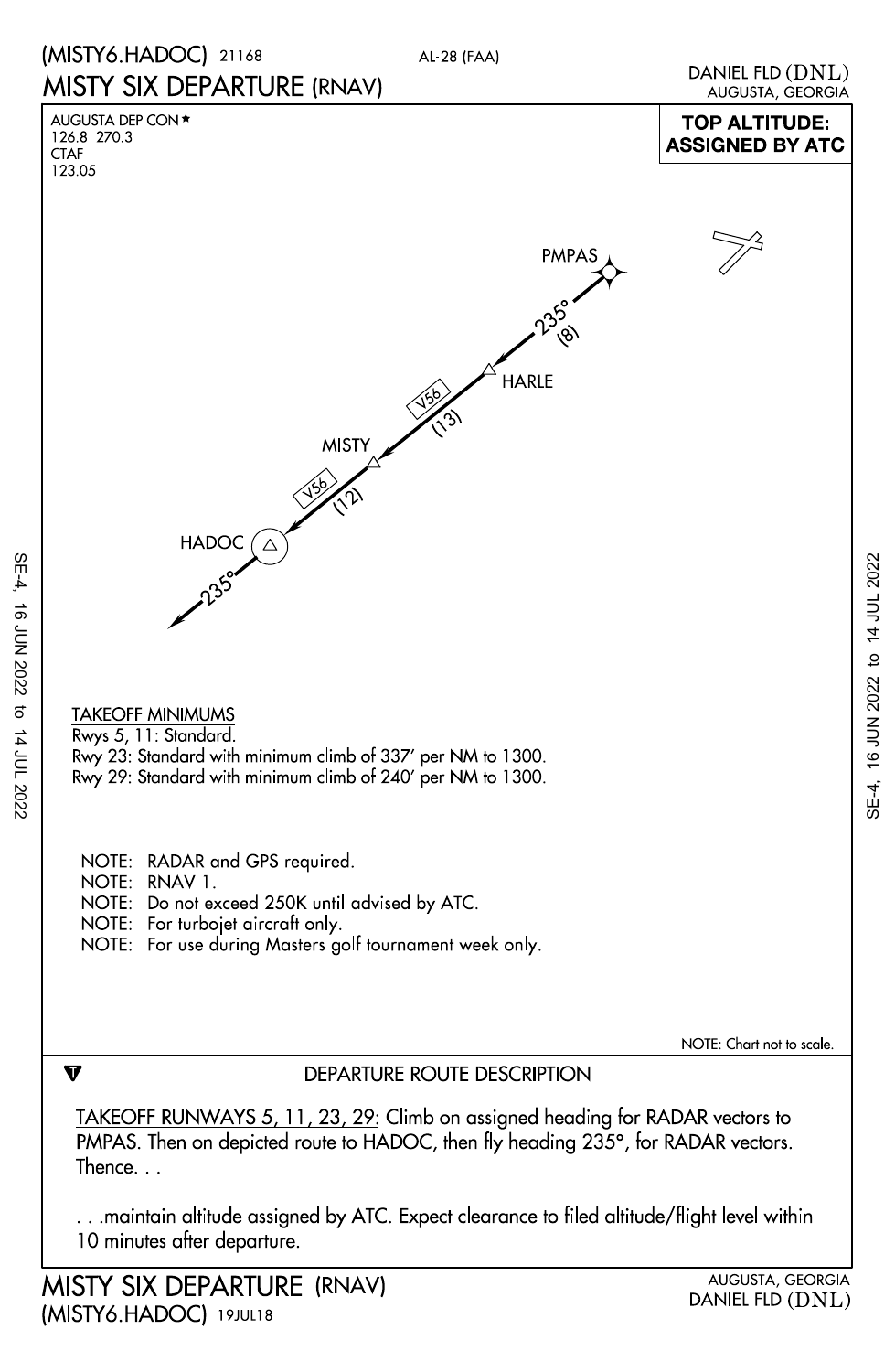### (NDINA5.NDINA) 21280

AL-28 (FAA)

# NDINA FIVE DEPARTURE (RNAV)

123.05 CTAF 126.8 270.3

SE-4, 16 JUN 2022 to 14 JUL 2022

16 JUN 2022 to 14 JUL 2022

 $SE-4$ ,



(NDINA5.NDINA) 19JUL18 NDINA FIVE DEPARTURE

AUGUSTA, GEORGIA DANIEL FLD (DNL)